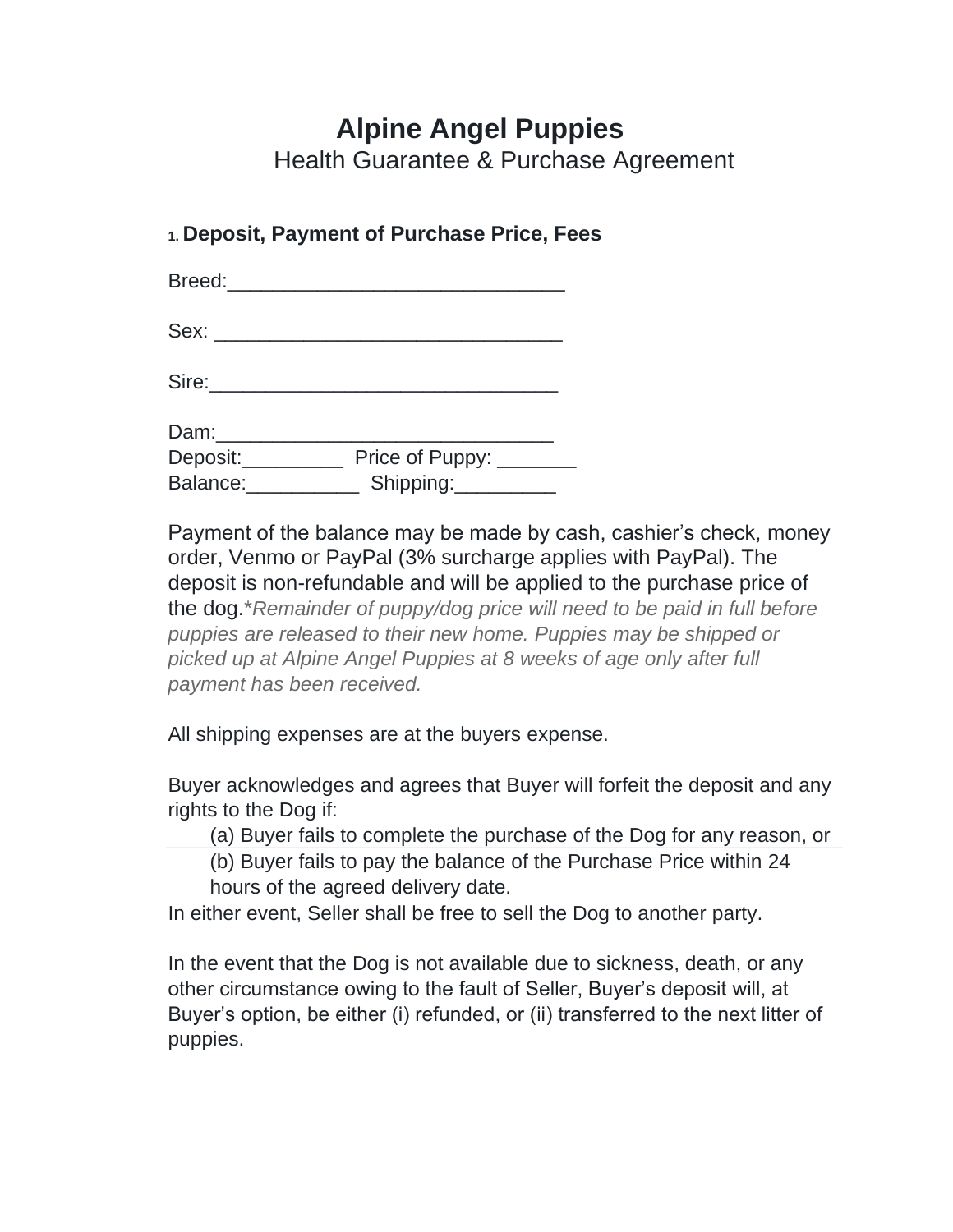A boarding fee of \$20 per day will be charged for each day the Puppy is boarded by Seller past the agreed delivery date.

#### **2. Transfer of Ownership and Registration**

Upon payment in full of the Purchase Price, (& shipping if necessary) Seller (at Seller's sole cost) shall promptly take all actions required to officially transfer ownership and registration (if any) of the Puppy to Buyer.

## **3. Seller's Representations and Warranties**

Seller represents and warrants to Buyer that:

1.The Dog is in good health and free of communicable diseases at the time of this sale. Buyer has 72 hours from the delivery date to have the Dog examined by a licensed veterinarian, at Buyer's sole cost. **IF THERE IS A PROBLEM THAT CANNOT BE RECTIFIED, you may return the puppy** to us, at your expense, on the day following the vet exam, along with a veterinarian's statement stating the problem. You will receive a full refund of the purchase price of the pup less any shipping fees. (Exclusion: This does not include the presence of parasites/organisms and also does not apply to a health problem resulting from an injury or accident due to your negligence). **All medical expenses are the sole responsibility of the buyer.** If Buyer chooses to keep the puppy, no replacement will be given and all medical costs and treatment are sole responsibility of the Buyer. Failure by Buyer to have the Dog examined within the 72hour period will nullify this warranty.

2. \*\*2 Year Hip Guarantee against genetic moderate or severe hip dysplasia, and retinal eye disease. Because 60% of all canine hip dysplasia is related to poor nutrition, we require that your precious puppy continue with the PawTree Nutrition System for the first 24 months of his/her life in order to qualify for this 2 year health guarantee. Remember, an ounce of prevention is worth a pound of cure! If you continue with PawTree Nutrition System for the first 24 months, this dog is guaranteed against genetic moderate or severe hip dysplasia, and retinal eye disease until it is 24months of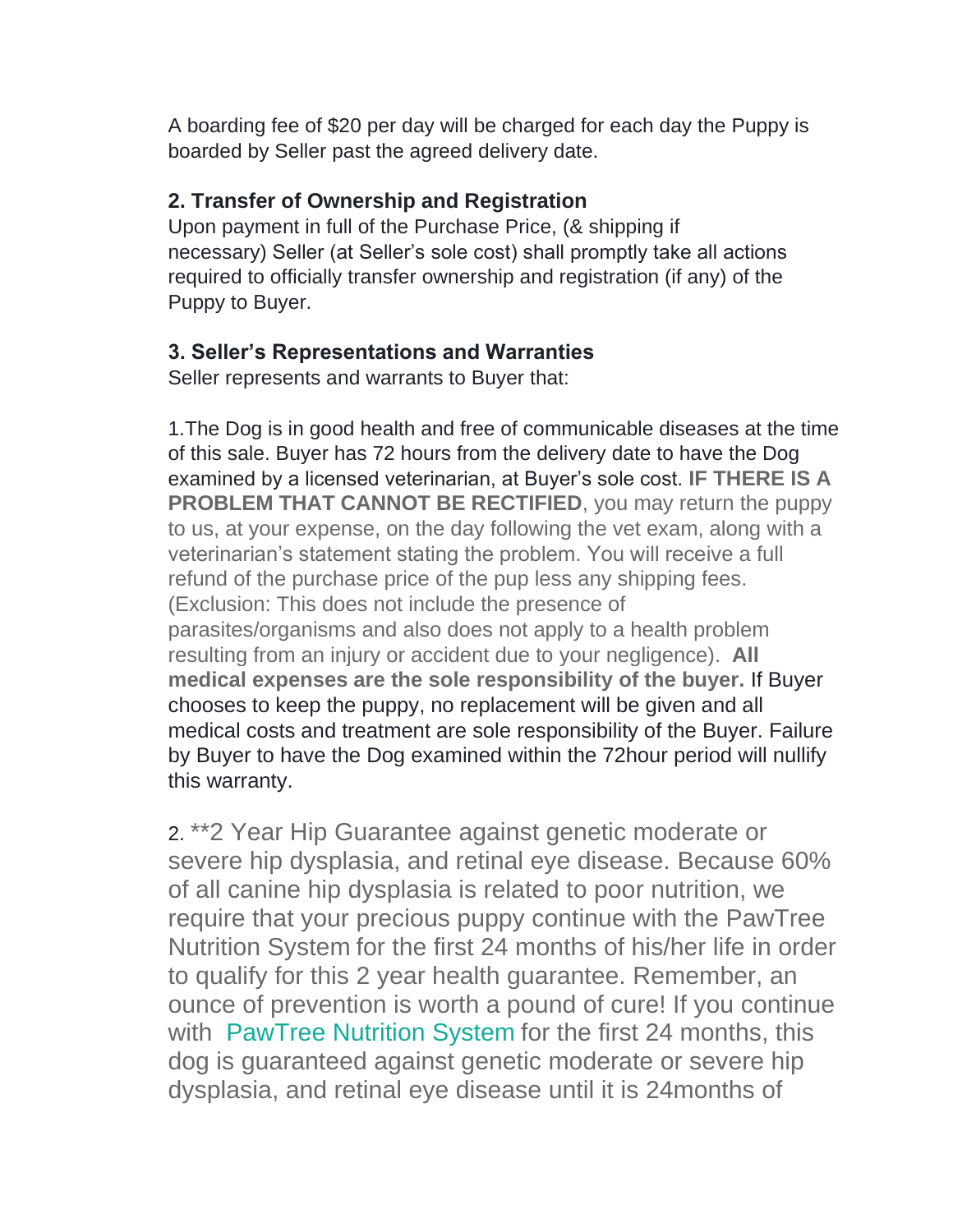age. OFA or Penn hip are the sole and only judges in determining hip dysplasia. A CERF certified veterinarian must confirm any hereditary eye defects.

3. The Seller does not guarantee against common and easily treatable parasites, worms, viral illnesses, infections and minor, easily treatable conditions. Seller is not responsible for any puppy death due to dehydration, or any other illness that could have been prevented or treated by the purchaser. Although the puppy has been treated against Parvo, Distemper, Adenovirus, Para influenza, giardia, and coccidia no guarantee is given against these viruses/parasites due to their unpredictable nature.

No warranties or guarantees, expressed or implied, are made under this contract except as stated.

#### **4. Buyer's Representations**

Buyer represents to Seller that:

(a) The Dog will reside with Buyer as companion pet to Buyer and Buyer's family.

(b) Buyer will provide the puppy with nutritious food and necessary veterinary care, including de- worming, heartworm prevention and regular vaccinations The puppy shall be socialized properly after all immunizations are given.

(c) Buyer is not acting as agent for any other person or business in the purchase of the puppy.

(d) .This pup must NEVER be sold to a pet store, broker, puppy mill, or surrendered to a shelter.

## **5. Indemnity and Release**

If any action or failure to act on the part of Buyer shall result in any claim, suit, loss, damage, injury, death, or liability, Buyer agrees to defend, indemnify, and hold Seller harmless and to pay all of Seller's costs and expenses, including reasonable legal fees, any amount paid in settlement and any award or judgment with respect thereto. Buyer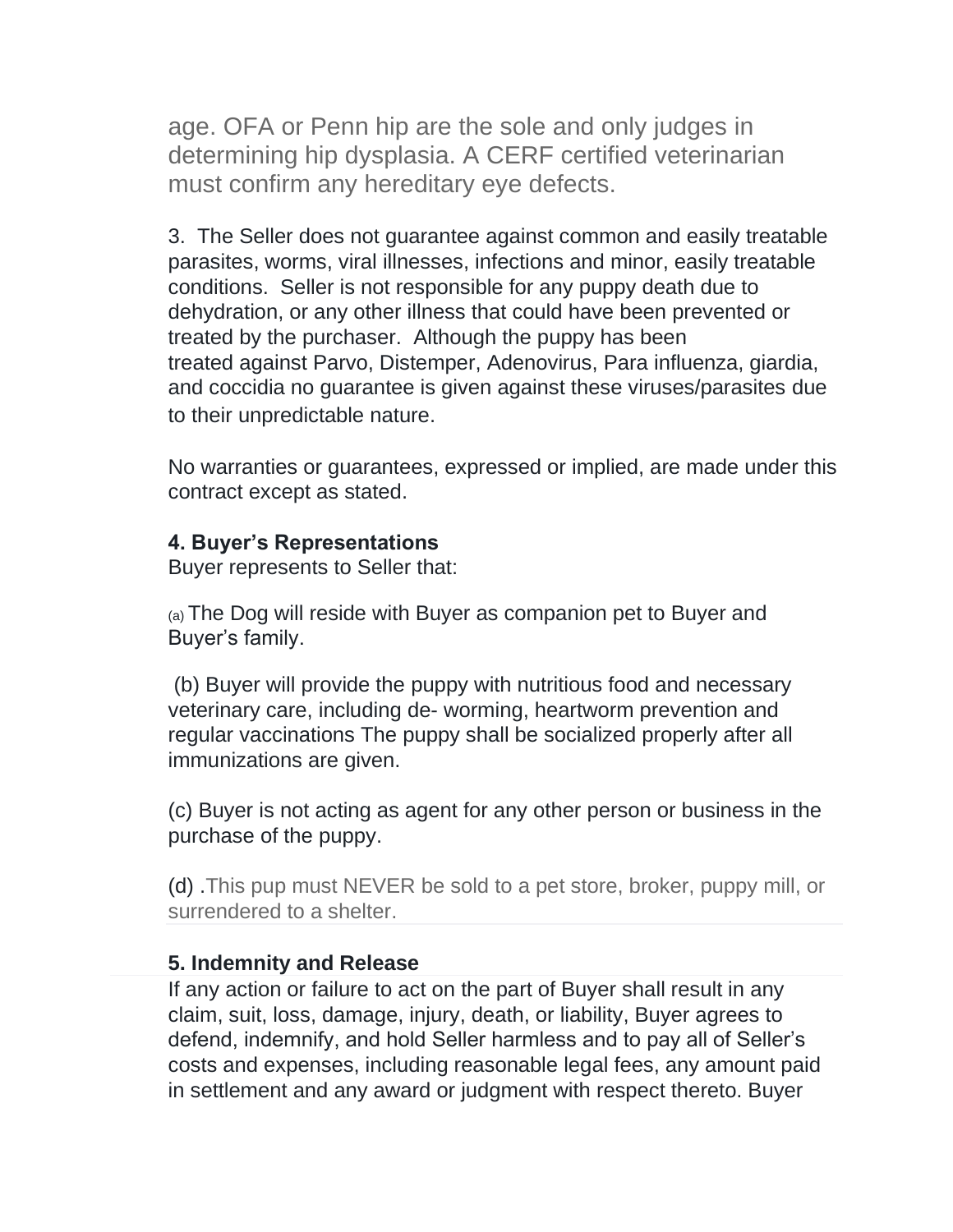releases Seller from any and all liability, costs or damages caused by the Dog after placement with Seller, including but not limited to damage to or destruction of property, and injury to any person.

## **6. Limitation of Action**

Any action or claim brought by Buyer against Seller for breach of this Agreement or for loss due to negligence must be brought within one (1) year of the date such claim or loss occurs.

# **7. Entire Agreement**

This Agreement represents the entire agreement between the parties. Seller and Buyer have made no other agreements, promises, representations or warranties, express or implied, unless specifically stated in this Agreement.

**Nutrition & Food:** Our puppies begin PawTree food and supplements when starting dry food because of the powerful antioxidants which will eliminate free radicals and boosts the immune system. Creating a preventative against skin and coat problems, various forms of cancer, heart issues, arthritis, cataracts, tumors, digestive problems, allergies, and hip dysplasia. We believe it is crucial for your puppy to continue taking PawTree's Nutritional System through their lifetime.

At any time your pet is removed from the PawTree Nutritional System *before the age of 24 months*, the 2 Year Hip Guarantee against genetic moderate or severe hip dysplasia, and retinal eye disease becomes void without exceptions. Buyer's puppy has been raised on PawTree's Premium Health Food. Buyer's can buy it online at: <https://www.pawtree.com/alpineangelpuppies>

It is a holistic dog food with no wheat, corn, soy, or byproducts. Please note: providing a higher nutritious valued food, helps to prevent fast growth, fewer bone & dental problems, fewer vet bills, and promotes longer life.